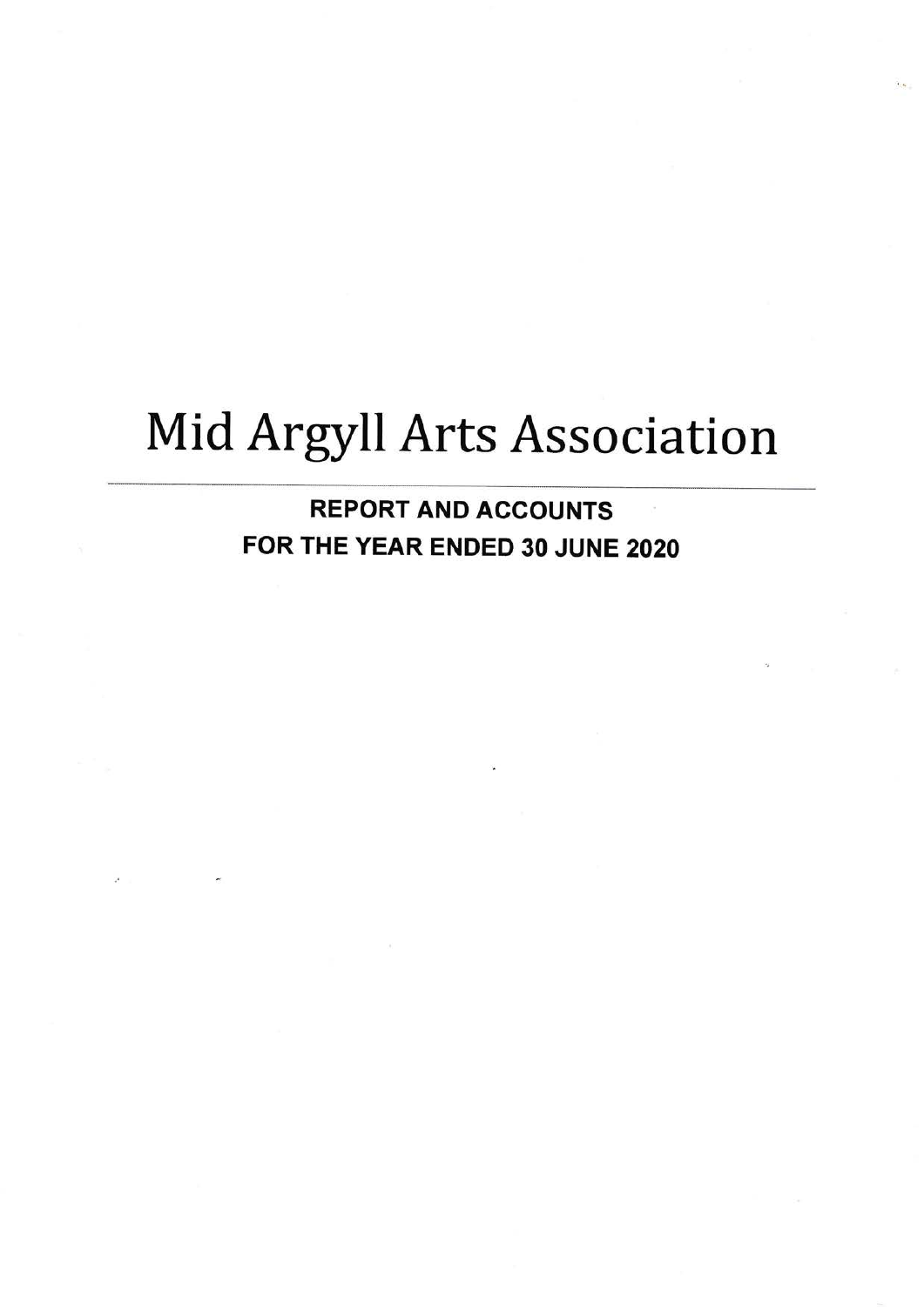### MID ARGYLL ARTS ASSOCIATION

Report of the Management Committee For the year ended 30 June 2020

The Management Committee presents this report along with the financial statements of the Association for the year ended 30 June 2020.

The financial statements have been prepared in accordance with the accounting policies set out on Page 6 and comply with the Association's constitution and applicable law.

#### Constitution and Objects

Mid Argyll Arts Association (MAAA) was formed under a constitution dated 23 June 1983 and is a registered charity.

working within the area of Mid Argyll, the objects of the Association are:

- to foster and promote the understanding and appreciation of the arts
- to increase the accessibility of the arts to the public
- to assist in the presentation and practice of the arts, including music, dance, drama and the spoken word.

These objectives are achieved mainly through a comprehensive programme of concerts showcasing professional musicians from the UK and beyond and, when the opportunity arises, by organising dance and drama events.

#### **Organisation**

The members of the Management Committee, holdirig office as shown, who have served during the accounting period and since then are set out on Page 7. Committee members are appointed at the Annual General Meeting and meet six times a year, or more as required, to monitor, evaluate and control the operation of the Association. Committee members receive no remuneration.

#### Financial review

The Association receives its funding from Friends' contributions, from tickets sold at concerts, plays, dance displays, etc., and from concert season tickets.

In common with most Scottish Music Clubs, MAAA also receives each year a grant from<br>Enterprise Music Scotland, now renamed Chamber Music Scotland (CMS), for our winter series of six concerts. Their decisions on funding depend largely on two distinct but interconnected criteria: quality of programming, and audience and financial statistics. Our funding has once again been held at £2,300, as requested in our funding application. The awarding panel appreciated our programming choices as being varied and showing support of newer and'local artists. They also noted and applauded our external fundraising initiatives. We owe many thanks to those who have made donations especially as it has helped to draw in further funding.

Once again we received excellent support in the form of Friends' contributions and other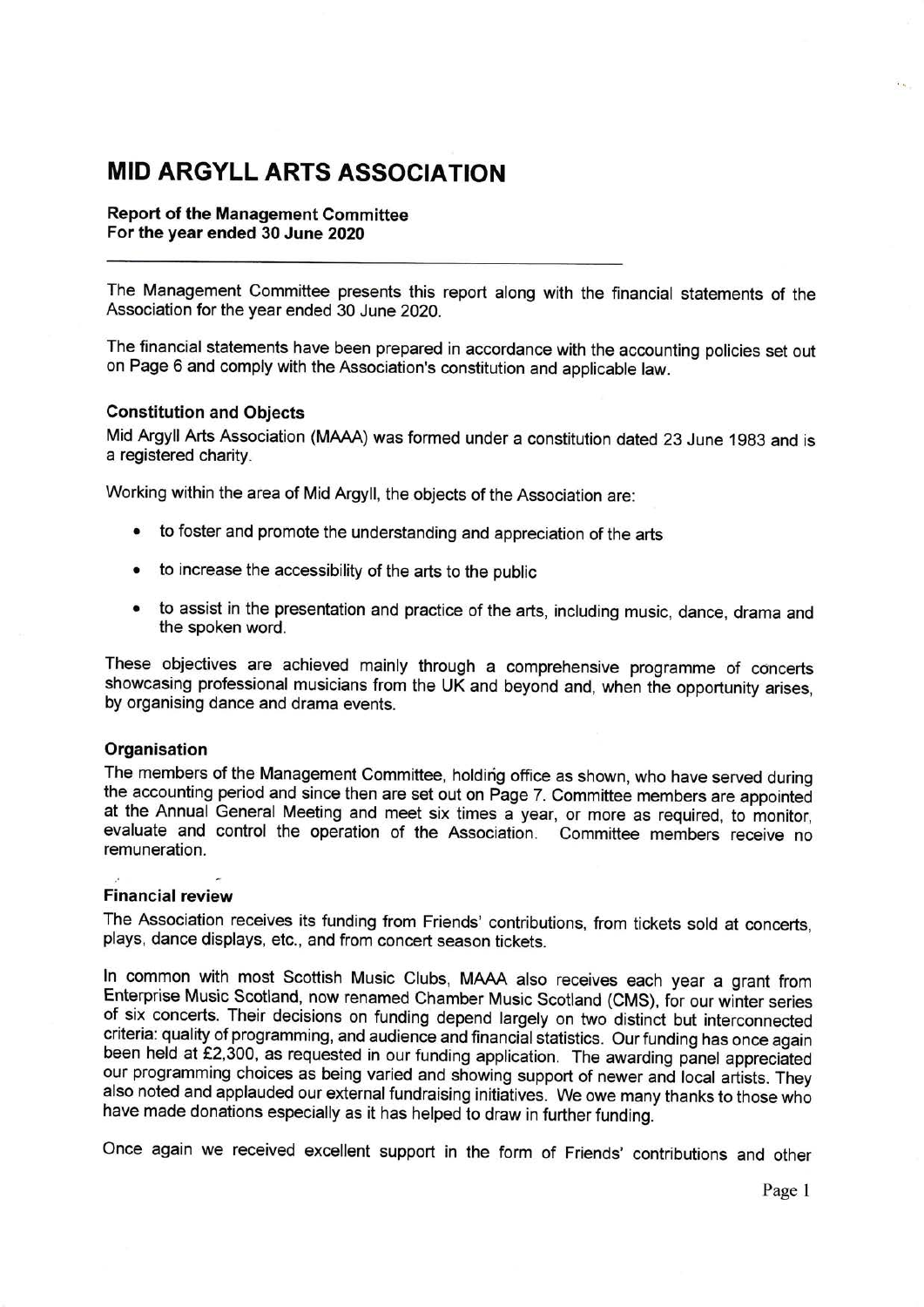donations. During the year €1,885 was donated from anonymous sources.

Our takings from cinema showings amounted to £199, which we remitted to Mid Argyll Youth Development Service who host the events. There is no current plan to continue with cinema showings.

The Association provides free use of its piano to the local Music Society for its annual production and to the Music Festival.

An event with significance for the following year was advice from the Government which led us to cancel the last concert of our 2019/20 season due to the arrival of Covid-19, the repercussions of which follow us into 2021. We also had to cancel the Dance event which was scheduled for May.

#### Investment policy

Under the constitution, MAAA officers have the power to make any investment which the Committee considers appropriate.

#### Reserves policy

It is the policy of the Association that the year's programme of events should be self-financing as far as possible, and reserves have been accumulated over recent years.

#### Risk Management

The Management Committee has assessed the major risks to which the charity is exposed, in particular to the operations and finances of the charity, and is satisfied that systems are in place, including insurance, to mitigate exposure to any major risk.

#### Management Gommittee

Some changes have taken place in committee membership this year. We were particularly sorry to lose Jess Grant who died in April 2020, having staunchly supported the Arts Association for many years.

Law applicable to charities requires a management committee to prepare financial statements for each financial year, which give a true and fair account of the charity's financial activities during the year, and of its financial position at the end of the year.

In preparing these financial statements, the trustees are required to select suitable accounting policies and then apply them consistently and prudently. The financial statements have been prepared on a receipts and payments basis.

The Management Committee is responsible for keeping proper accounting records which disclose with reasonable accuracy at any time the financial position of the charity. They are also responsible for safeguarding the assets of the charity and hence for taking reasonable steps for the prevention and detection of fraud and any other irregularity.

Anne Beckitt (Chair)  $\mathcal{A}$ nne  $\mathcal{B}$  eckitt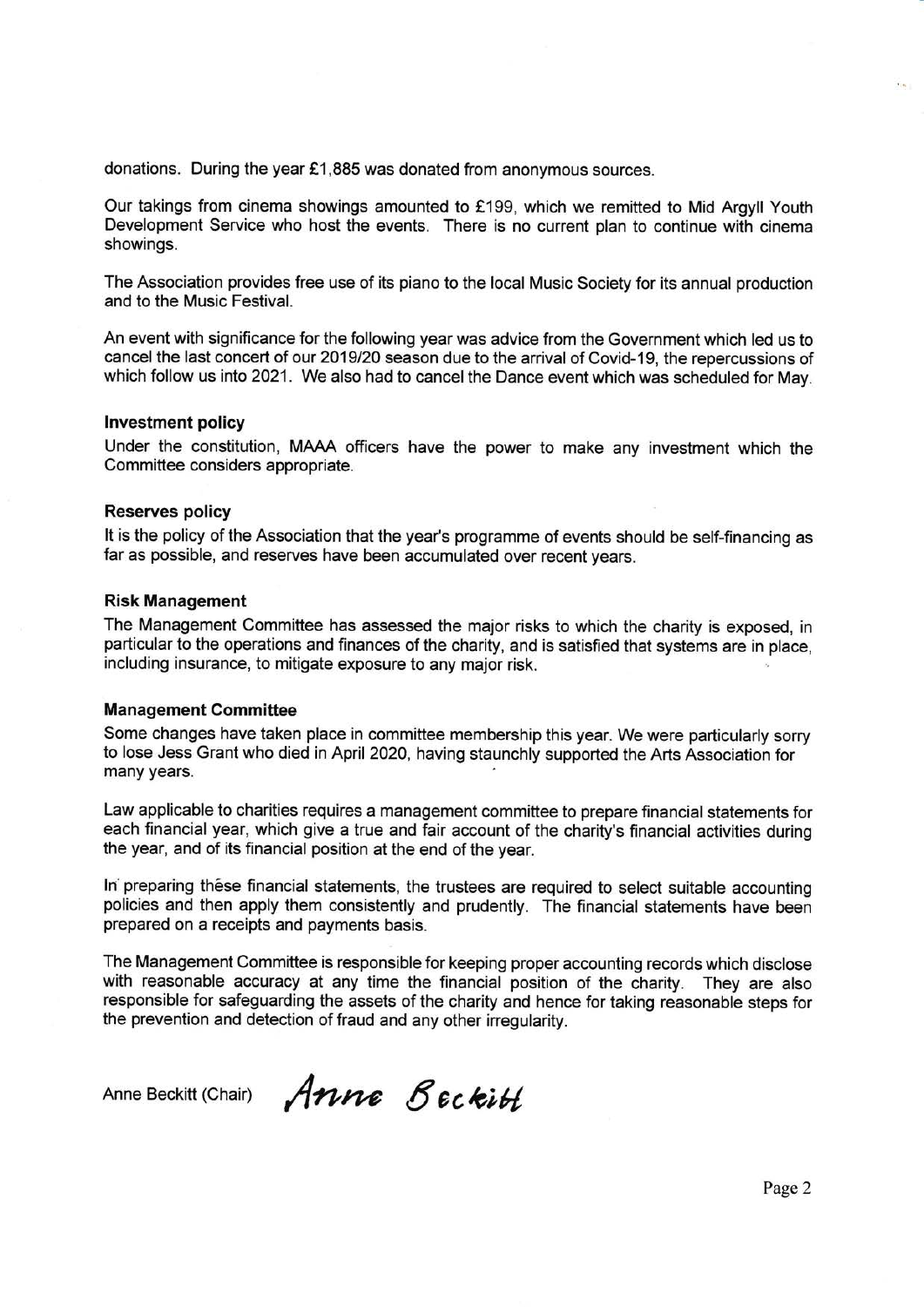### Independent Examiner's Report to the Trustees of Mid Argyll Arts Association

I report on the accounts of the charity for the year ended 30 June 2020 which are set out on the following pages.

#### Respective responsibilities of trustees and examiner

The charity's trustees are responsible for the preparation of the accounts in accordance with the terms of the Charities and Trustee Investment (Scotland) Act 2005 and the Charities Accounts (Scotland) Regulations 2006 (as amended). The charity trustees consider that the audit requirement of Regulation 10(1) (d) of the 2006 Accounts Regulations does not apply. It is my responsibility to examine the accounts as required under section 44(1) (c) of the Act and to state whether particular matters have come to my attention.

#### Basis of independent examiner's statement

My examination is carried out in accordance with Regulation 11 of the 2006 Accounts Regulations. An examination includes a review of the accounting records kept by the charity and a comparison of the accounts presented with those records. It also includes consideration of any unusual items or disclosures in the accounts, and seeks explanations from the trustees concerning any such matters. The procedures undertaken do not provide all the evidence that would be required in an audit, and consequently I do not express an audit opinion on the view given by the accounts.

#### COVID-19

Due to the ongoing COVID-19 pandemic and Scottish Government guidance the examination has been carried out on a mainly remote basis, with limited face to face access to trustees. A number of emails have been sent/received and one face to face short meeting have been held between myself and the Treasurer.

#### **Independent Examiner's Statement**

In the course of my examination, no matter has come to my attention

- 1) which would give me reasonable cause to believe that in any material respect the following requirements have not been met
	- to keep accounting records in accordance with the Act and the Accounts Regulations, and  $a)$
	- b) to prepare accounts which accord with the accounting records and comply with the Accounts **Regulations** 
		- $\alpha$
- 2) to which, in my opinion, attention should be drawn in order to enable a proper understanding of the accounts to be reached

**Susanne Hawkby-Whitwell** 

Date: 09 May 2021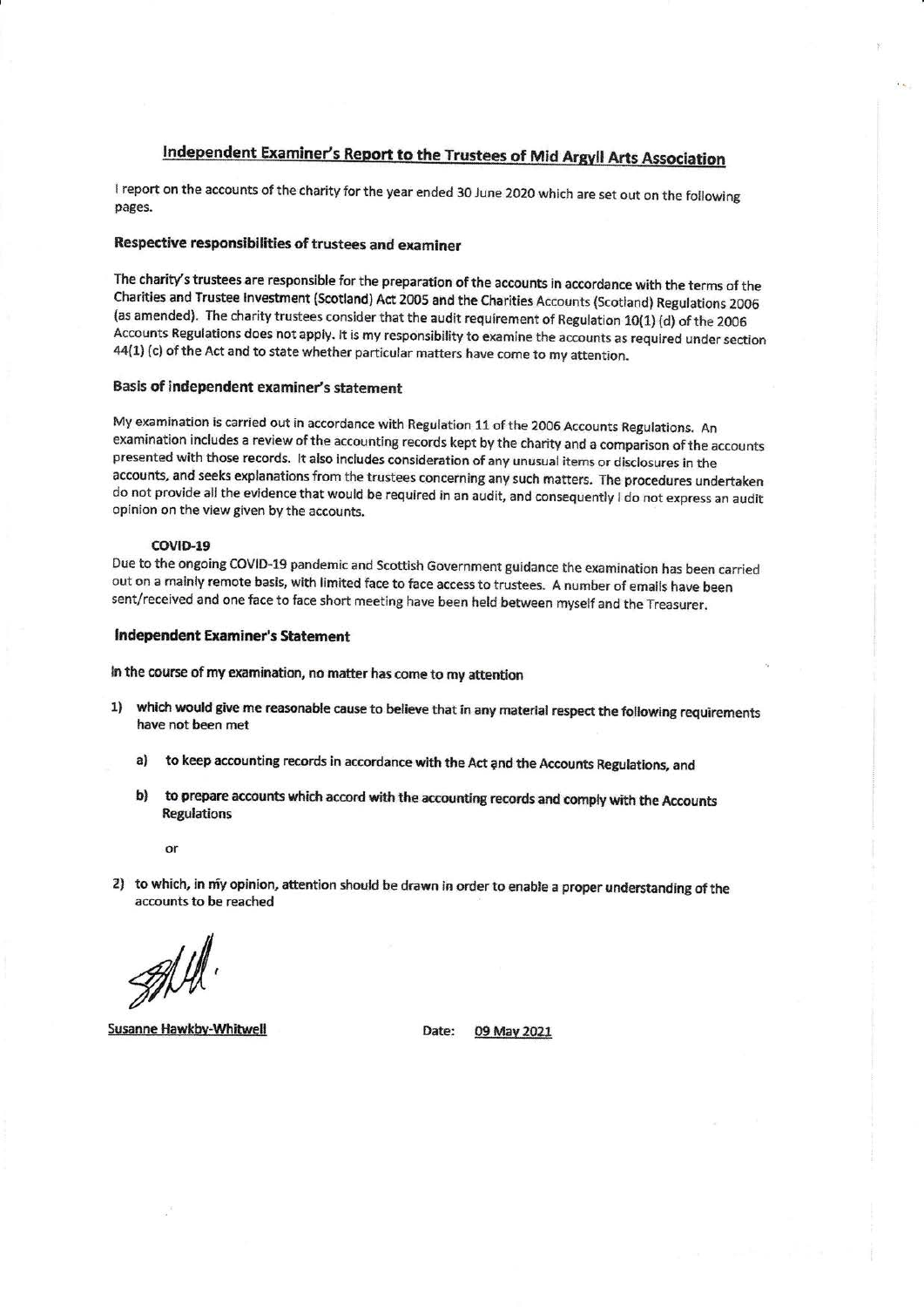## Mid Argyll Arts Association

Receipts and Payments Account

 $\epsilon_{\rm m}$ 

for the year ended 30 June 2O2O 2020 2019

### RECEIPTS

| <b>Tickets</b>                   |       |        |              |                |
|----------------------------------|-------|--------|--------------|----------------|
| Season tickets                   | 1,950 |        | 1,900        |                |
| Single attendance                | 2,351 |        | 3,523        |                |
|                                  |       | 4,301  |              | 5,423          |
| Friends' contribution            |       | 1,425  |              | 1,426          |
| Grants                           |       | 2,300  |              | 2,960          |
| Sponsorship                      |       |        |              | 600            |
| <b>Donations</b>                 |       | 1,885  |              | 1,650          |
| <b>Bank interest</b>             |       | ۷      |              | $\overline{a}$ |
| Other                            |       | 333    |              | 375            |
| <b>TOTAL RECEIPTS</b>            |       | 10,244 |              | 12,434         |
| <b>PAYMENTS</b>                  |       |        |              |                |
| Pertormances                     |       |        |              |                |
| Performer fees                   | 5,150 |        | 4,340        |                |
| <b>Accommodation &amp; meals</b> | 1,640 |        | 1,016        |                |
| Travel                           | 373   |        | 418          |                |
| Venue costs                      |       | 7,163  |              | 5,774          |
| <b>Hall hire</b>                 | 1,028 |        |              |                |
| Piano tuning                     | 185   |        | 1,225<br>140 |                |
| Insurance                        | 95    |        | 91           |                |
| Other                            | 22    |        | 10           |                |
|                                  |       | 1,330  |              | 1,466          |
| <b>Marketing</b>                 |       |        |              |                |
| Posters/flyers                   | 90    |        | 264          |                |
| Programme (design, printing)     | 66    |        | 40           |                |
| <b>Press advertising</b>         | 120   |        | 120          |                |
| Other                            | 50    | 326    | 318          | 742            |
| Administration                   |       |        |              |                |
| Postage, phone, stationery       | 12    |        | 35           |                |
| Website                          | 710   |        | 475          |                |
| Subscriptions                    | 389   |        | 190          |                |
| Other                            | 86    |        | 20           |                |
| Other                            |       | 1,197  |              | 720            |
| Workshops, etc                   | 100   |        | 482          |                |
| Performing rights                |       |        |              |                |
| <b>EMS</b> conference            |       |        |              |                |
|                                  |       | 100    |              | 482            |
| <b>TOTAL PAYMENTS</b>            |       | 10,116 |              | 9,184          |
|                                  |       |        |              |                |
| <b>NET SURPLUS FOR YEAR</b>      |       | 128    |              | 3,250          |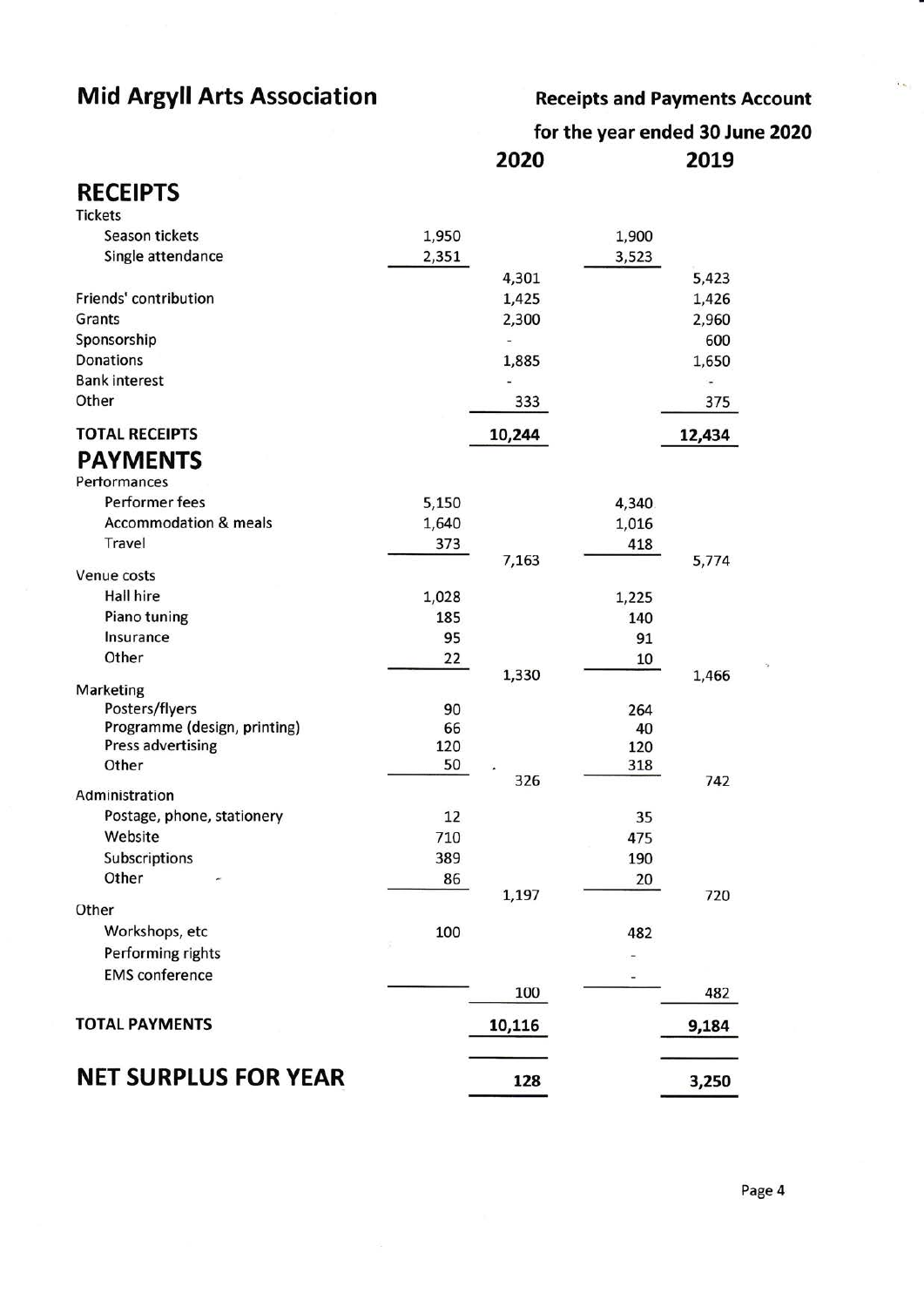# Mid Argyll Arts Association

 $\overline{\phantom{a}}$ 

### Balance statement for the year ended 30 June 2O2O

 $\ddot{r}$ 

|                         | 2020   | 2019   |
|-------------------------|--------|--------|
| <b>Opening funds</b>    |        |        |
| Charity deposit account | 6,792  | 6,792  |
| Current account         | 5,902  | 2,552  |
| Cash in hand            |        | 100    |
|                         | 12,694 | 9,444  |
| <b>Less Creditors</b>   | 70     | 70     |
|                         | 12,624 | 9,374  |
| <b>Surplus for year</b> | 128    | 3,250  |
| <b>Closing funds</b>    | 12,752 | 12,624 |
| <b>Represented by:</b>  |        |        |
| Charity deposit account | 6,792  | 6,792  |
| <b>Current account</b>  | 5,973  | 5,902  |
| Cash in hand            | 57     |        |
|                         | 12,822 | 12,694 |
| <b>Less Creditors</b>   | 70     | 70     |
|                         | 12,752 | 12,624 |

| Approved by the committee and signed on its behalf by: |             |  |
|--------------------------------------------------------|-------------|--|
| Margaret Jacobsen                                      | 22 Feb 2021 |  |
| ,,,,,,,,,,,,,,,,,,,,,,,,,,,,,,,,,,,,                   |             |  |
| Secretary                                              | Date        |  |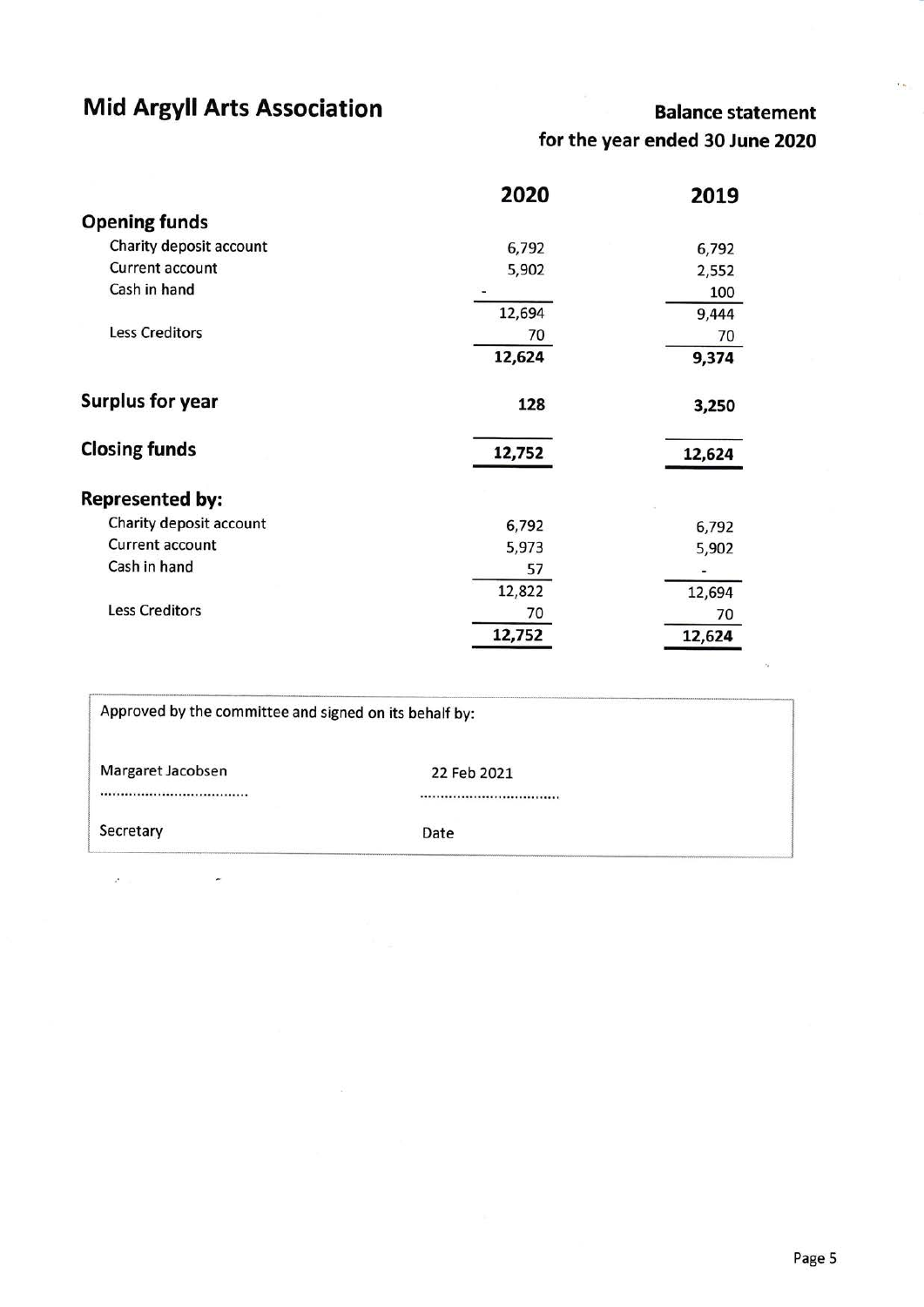# MID ARGYLL ARTS ASSOGIATION

#### Notes to the financial statements For the year ended 30 June 2020

#### Accounting Policies

- **Basis of Accounting** The financial statements have been prepared on a receipts and payment basis.
- o All funds are unrestricted.

#### o Resources Expended

Expenditure is included on a payment basis and relates to the charitable activity as described elsewhere in this report

#### • Income and Grants

×

Donations represent amounts received in the year. Grants received are credited to the statement of financial activities in the year in which they are received.